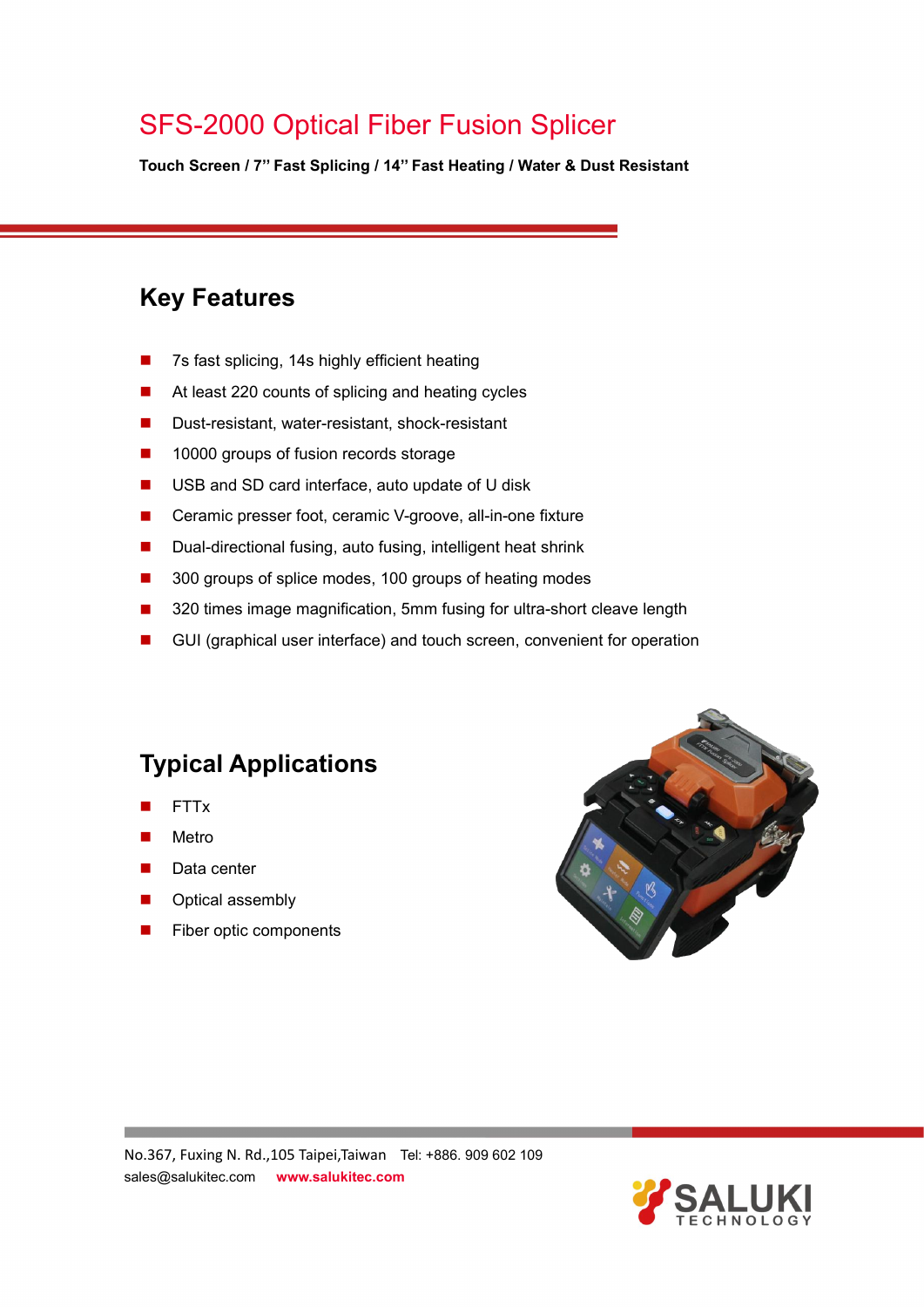**Touch Screen / 7'' Fast Splicing / 14'' Fast Heating / Water & Dust Resistant**

### **Features To Boost Your Efficiency**

**Water-resistant, dust-resistant, shock-resistant, greater environment adaptability**











Shock-resistant

Rain eresistant

Dust-resistant

High-temp-resistant

**All-in-one fixer**



**Graphical interfaces and touch screen**



No.367, Fuxing N. Rd.,105 Taipei,Taiwan Tel: +886. 909 602 109 sales@salukitec.com **www.salukitec.com**

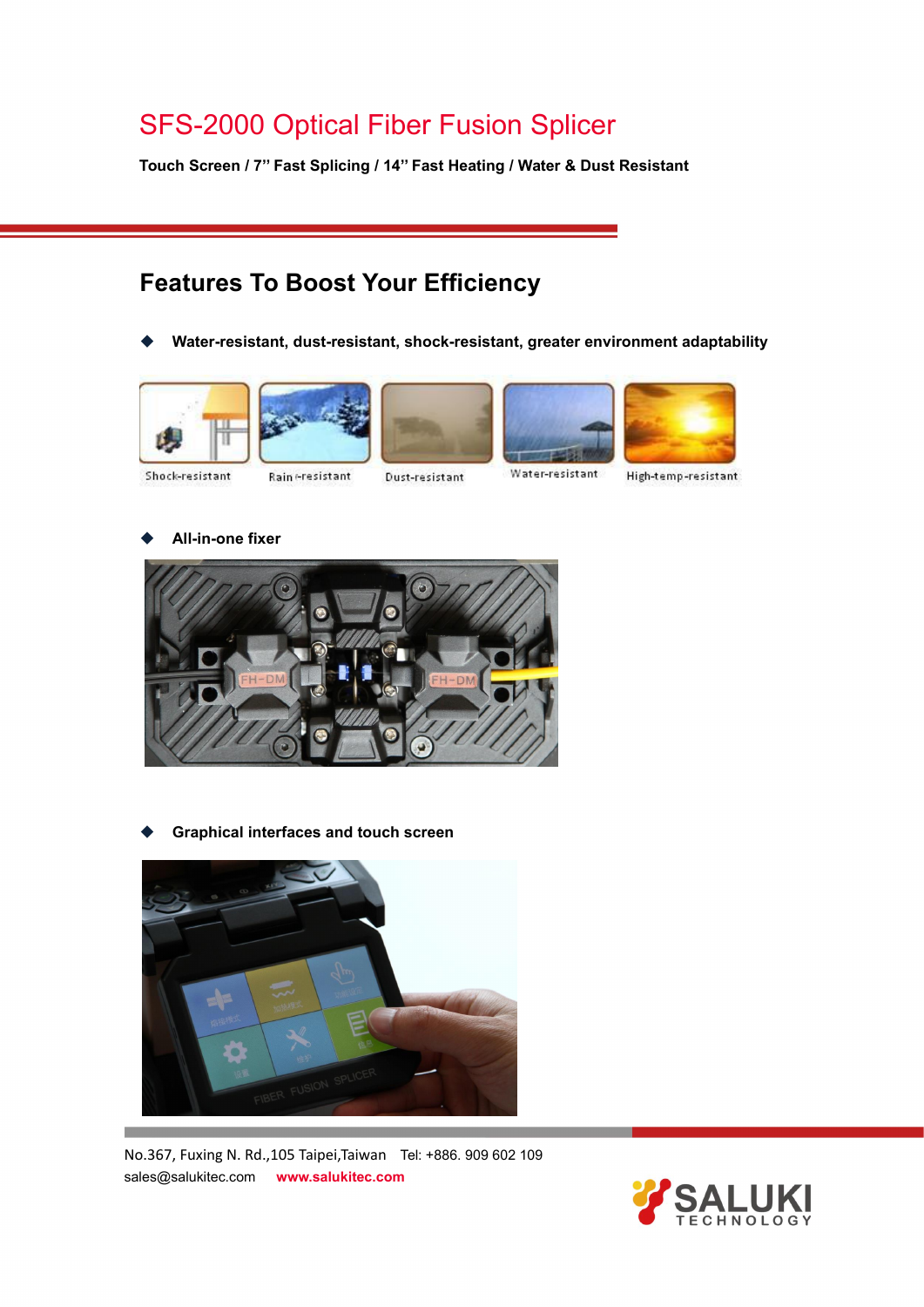**Touch Screen / 7'' Fast Splicing / 14'' Fast Heating / Water & Dust Resistant**

**Intelligent heat shrink**



**Ceramic V-groove and ceramic presser foot**



**Multi-functional carrying case (Standard Package)**



No.367, Fuxing N. Rd.,105 Taipei,Taiwan Tel: +886. 909 602 109 sales@salukitec.com **www.salukitec.com**

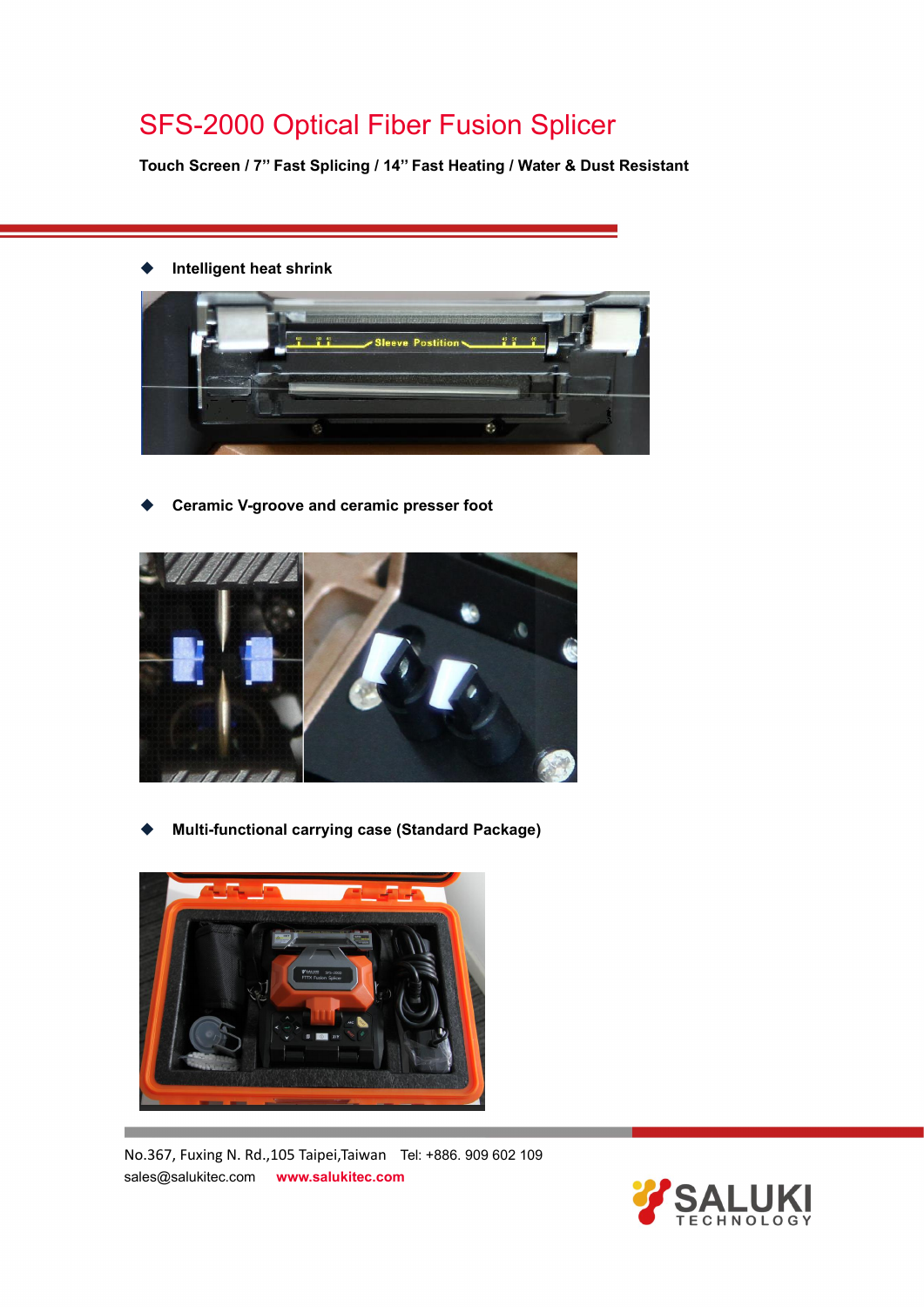**Touch Screen / 7'' Fast Splicing / 14'' Fast Heating / Water & Dust Resistant**

## **Technical Specifications**

| <b>Model</b>                                     | <b>SFS-2000</b>                                                  |  |
|--------------------------------------------------|------------------------------------------------------------------|--|
| Motor qty.                                       | 4                                                                |  |
| <b>Alignment method</b>                          | Cladding alignment, manual alignment                             |  |
| <b>Applicable fibers</b>                         | SMF (G.652), BIF(G.657), MMF (G.651), DSF (G.653), NZDSF (G.655) |  |
| <b>Typical Splice loss</b>                       | 0.03dB (SMF/BIF), 0.02dB (MMF), 0.04dB (DSF), 0.04dB (NZDSF)     |  |
| <b>Optical fiber diameter</b>                    | Cladding: 80 - 150µm, coating layer: 0.1 - 3mm                   |  |
| <b>Cleave length</b>                             | 5 - 16mm (coated optical fiber diameter ≤250µm)                  |  |
|                                                  | 10mm (coated optical fiber diameter: 0.25 - 3mm)                 |  |
| <b>Return loss</b>                               | Better than 60dB                                                 |  |
| <b>Attenuation value accuracy</b>                | 0.01dB                                                           |  |
| <b>Splicing/Heating Programe</b>                 | 300/100                                                          |  |
| <b>Splicing time (typical)</b>                   | 7s (Fast mode)                                                   |  |
| <b>Heating time (typical)</b>                    | 14s (40mm, 23 $\degree$ C)                                       |  |
| <b>Tension</b>                                   | $1.96N - 2.25N$                                                  |  |
| <b>Protection sleeve</b>                         | 60mm, 40mm and a series of protection sleeves                    |  |
| <b>Graphical display</b>                         | High-performance 4.3 inch LCD                                    |  |
| <b>Magnification time</b>                        | 320 times / 88 times                                             |  |
| <b>Fusion records</b>                            | 10000 groups                                                     |  |
| Max. power consumption                           | 55W                                                              |  |
| <b>Battery capacity</b>                          | 11.1V, 6800mAh                                                   |  |
| <b>Battery operation time</b>                    | Min. 4 hours, battery indicator in display                       |  |
| <b>Battery service life</b>                      | Cycle charging: 300 - 500 counts, can be replaced by customers   |  |
| <b>Electrode service life</b>                    | Typical 4000 counts, can be replaced by customers                |  |
| <b>Construction lighting</b>                     | Built-in lights with high-brightness and wide lighting area      |  |
| No. of splice/heating per<br>battery full charge | >220 cycles                                                      |  |
| <b>Resistance features</b>                       | Shock: 60cm all surface drop, Rain: H=3mm/min for 10min, IPX2    |  |
|                                                  | Dust: Exposure to dust (0.1 to 500µm dia Alumina Silicate), IP5X |  |

No.367, Fuxing N. Rd.,105 Taipei,Taiwan Tel: +886. 909 602 109